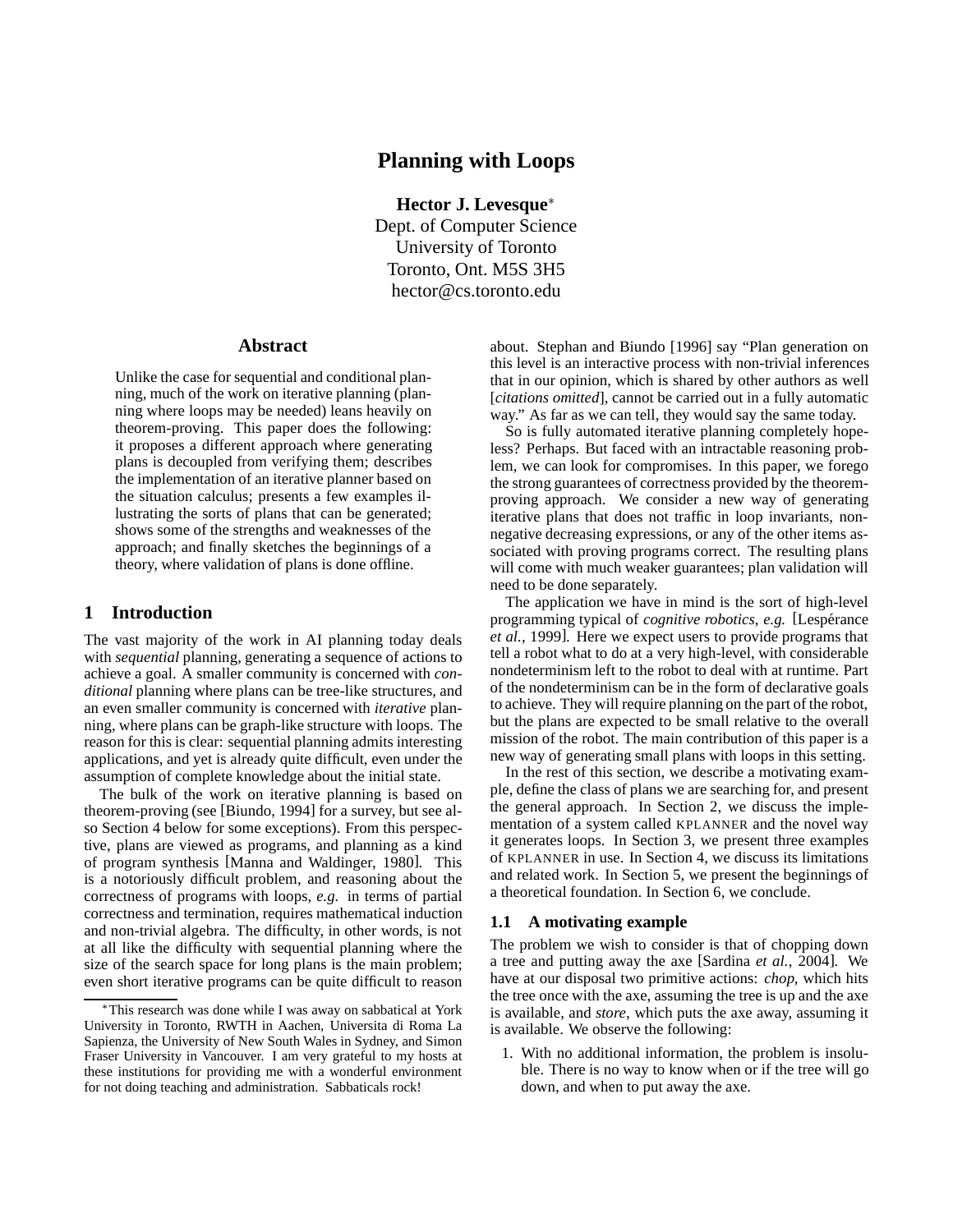2. If we are told that the tree will go down if it is hit 3 times, the problem is solved with the following sequential plan:

```
chop ; chop ; chop ; store
```
3. If we are told that the tree will go down if it is hit *at most* 2 times, the problem is again insoluble. But if we are given a third action, *look*, which is a *sensing action* [Reiter, 2001] telling us whether the tree is down or up, then the problem can be solved with the following conditional plan:

```
CASE look OF
   -down: store
   -up: chop ;
        CASE look OF
           -down: store
           -up: chop ; store
        ENDC
ENDC
```
4. If all we are told is that the tree will *eventually* go down if it is hit repeatedly, and we have the *look* action, the problem can be solved with the following iterative plan:

```
LOOP
  CASE look OF
     -down: EXIT
     -up: chop ;
          NEXT
  ENDC
ENDL ;
store
```
Let us call this plan *TC* (TreeChop) for reference.

So in the most general case where the goal is achievable, an iterative plan like *TC* is necessary to achieve it. Moreover, *TC* is *general*, in that it handles all the cases where a conditional plan would be sufficient too.

# **1.2 Robot programs**

Once we move beyond simple sequential plans, it becomes necessary to specify exactly what we mean by a plan. It is convenient here to use a variant of the *robot programs* of [Levesque, 1996] for this purpose. Assume we are given a set of primitive actions, some of which may be sensing actions each having a finite set of possible sensing results. Robot programs and their execution are defined by the following:

- 1. **nil** is a robot program executed by doing nothing;
- 2. for any primitive action  $A$  and robot program  $P$ ,  $seq(A, P)$  is a robot program executed by first performing  $A$ , ignoring any result, and then executing  $P$ ;
- 3. for any primitive action <sup>A</sup> with possible sensing results  $R_1$  to  $R_k$ , and for any robot programs  $P_1$  to  $P_k$ ,  $\textbf{case}(A, [\textbf{if}(R_1, P_1), \ldots, \textbf{if}(R_k, P_k)])$  is a robot program executed by first performing  $A$ , and then on obtaining the sensing result  $R_i$ , continuing by executing  $P_i$ ;
- 4. if  $P$  and  $Q$  are robot programs, and  $B$  is the result of replacing in P some of the occurrences of **nil** by **exit** and the rest by **next**, then  $\textbf{loop}(B, Q)$  is a robot program, executed by repeatedly executing the body  $B$  until the execution terminates with **exit** (rather than **next**), and then going on by executing the continuation  $Q$ .

A formal definition of the execution of robot programs in the situation calculus is given in [Levesque, 1996]. The example plans shown earlier, including *TC*; are pretty-printed versions of robot programs. Although quite limited in form (no recursion, no logical expressions, no fluents, no variables), there is a precise sense in which robot programs (with the inclusion of five special primitive actions) are *universal* [Lin and Levesque, 1998]. So for us, planning is this: given a goal, find a robot program that achieves it.

# **1.3 The planning approach**

We are going to try to solve planning problems like the tree chopping where some unknown quantity must be dealt with. Specifically, we assume that among the fluents we are dealing with, there will be a single distinguished one, which we will call the *planning parameter*, that has the following properties: (1) its value is not known or even bounded at plan time, and (2) no loops would be required to achieve the goal if its value were known. In other words, loops are required (if at all) only to deal with an unknown and unbounded planning parameter. For tree chopping, the planning parameter is the number of chops needed to fell the tree.

Given an application domain with a planning parameter  $F$ , rather than generating a plan and proving that it works for *all* values of F (*e.g.* by using partial correctness and termination), we will work with two bounds on  $F$  and try to find plans with loops using these bounds. In particular, we assume the following:

- $\bullet$  the user will provide a constant  $N_1$  (called the *generating bound*) and we *generate* a plan (possibly containing some number of loops) that is provably correct under the assumption that  $F \leq N_1$ ;
- $\bullet$  the user will provide a second larger constant  $N_2$  (called the *testing bound*) and we *test* that the plan generated in the first step is also provably correct under the assumption that  $F \leq N_2$ .

So the only guarantee we get out of this is that the plan we return will be correct assuming that  $F \leq N_2$ . This is far from foolproof. For example, the conditional plan for tree chopping presented above works correctly for  $N_1 = 1$  and  $N_2 = 2$ , but fails when  $F \geq 3$ . Suppose, however, that the user had specified  $N_1 = 1$  and  $N_2 = 100$ . Then the smallest conditional plan that satisfies both bounds would have  $3 \times 100 + 1$  actions in it. If we generate plans using  $N_1$ only, and *we consider smaller plans before larger ones*, we will generate desired iterative plans well before we encounter undesired conditional ones (and see the theory in Section 5).

# **2 The planner**

So the planning setup, then, is the following:

- the user provides a *problem specification* defined by a list of primitive actions and fluents, and formulas characterizing the initial and goal states, and for each action, its preconditions, effects, and sensing results;
- $\bullet$  the user also identifies the parameter  $F$  and supplies the two numbers  $N_1$  and  $N_2$ ;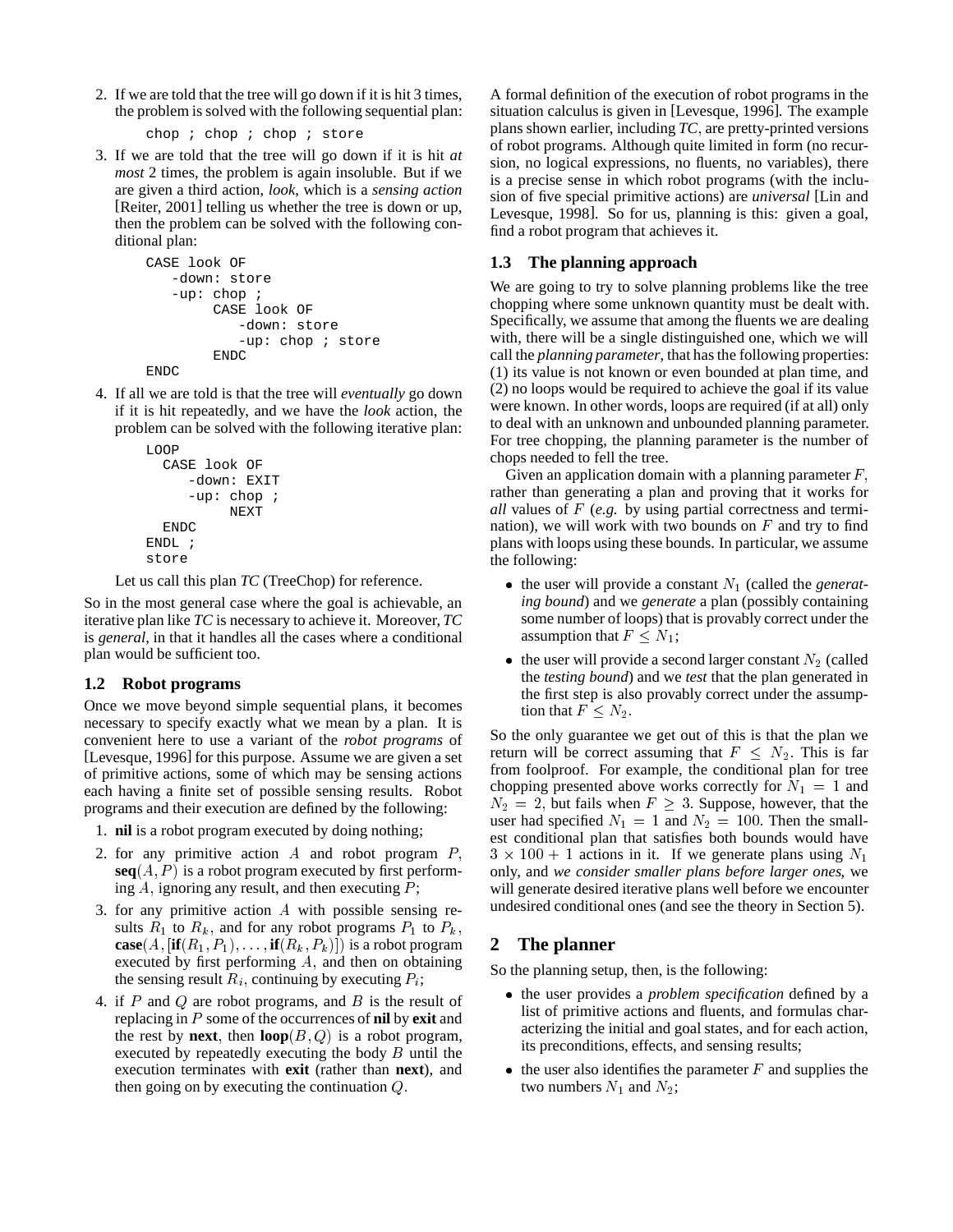- we generate a plan that is correct for  $F \n\leq N_1$ ; because  $N_1$  is small, this search can be done reasonably efficiently, as we will see;
- we test the plan to see if it is correct for  $F \leq N_2$ ; because this involves only testing a given plan, this can also be done reasonably efficiently, even for large  $N_2$ .

In practice, and on the examples considered to date, even for very small  $N_1$  and for very large  $N_2$ , almost all of the time is spent finding a plan that works for  $F \leq N_1$ .

The planner, called KPLANNER, is written in Prolog, and consists of three main modules: a plan tester, a plan generator, and a formula evaluator used by the other two modules.<sup>1</sup>

We will describe the formula evaluator in more detail when we look at some examples below. For now, it suffices to note that we need to be able to handle both the *projection* task (determining if a formula is true after a sequence of actions) and the *legality* task (determining if an action can be executed). We use regression for both [Reiter, 2001]. Moreover, we need to be able to incorporate the putative results of sensing, and use them in the evaluation. So instead of just keeping track of a sequence of actions performed to date, we maintain a *history* consisting of pairs of actions and sensing results. (For actions without sensing results, we use *ok* as the result.) Finally, we need to be able to determine when a sensing result cannot occur based on the history to date. For example, for tree chopping where we know that  $F \leq 2$ , the *look* action cannot produce a sensing result of *up* in a history that contains two legal chop actions.

#### **2.1 Testing plans**

Given a plan  $P$  and a testing bound  $N$ , we need to determine if P correctly achieves the goal assuming that  $F \leq N$ . Since we have a bound on  $F$ , we do not need to prove a theorem, but can simulate the execution of  $P$  for all possible results of the sensing actions and confirm that the goal is satisfied in all cases. We have the following: A plan  $P$  achieves a goal  $G$ starting in history  $H$  (initially empty) if

- 1.  $P = \textbf{nil}$  and G holds in history  $H$ ;
- 2.  $P = \text{seq}(A, P')$ , the precondition of A holds in H, and  $P'$  achieves G in history  $H(A, ok);$
- 3.  $P = \text{case}(A, L)$ , the precondition of A holds in H, and for each **if** $(R_i, P_i) \in L$  such that  $R_i$  is a possible sensing result for A given that  $F \leq N$ ,  $P_i$  achieves G in history  $H^{\dagger}(A, R_i);$
- 4.  $P$  is a loop that unwinds to  $Q$ , and  $Q$  achieves  $G$  in history  $H$ .

The unwinding of  $\textbf{loop}(B, C)$  is B but with all occurrences of **exit** replaced by <sup>C</sup> and with all occurrences of **next** replaced by  $\textbf{loop}(B, C)$  itself.<sup>2</sup> Observe that unwinding a loop produces a plan that executes the same way as the original loop. This will be significant when it comes to generating plans.

#### **2.2 Generating plans**

Given a generating bound N, we use a variant of *progressive planning* to produce a plan that correctly achieves the goal assuming that  $F \leq N$ . We have the following: To find a plan that achieves a goal  $G$  starting in history  $H$  (initially empty),

- 1. if  $G$  holds in  $H$ , return **nil**;
- 2. otherwise, select a primitive action <sup>A</sup> whose precondition is satisfied in  $H$  (and maybe other criteria too);
- 3. if <sup>A</sup> has no sensing results, do the following:

(b) return the plan  $seq(A, P)$ ;

- (a) find a plan P that achieves G starting in  $H(A, ok)$ ;
- if <sup>A</sup> has sensing results, then do the following:
- (a) for each sensing result  $R_i$  that is possible in H given that  $F \leq N$ , find a plan  $P_i$  that achieves G starting in history  $H(A, R<sub>i</sub>)$ ;
- (b) return the plan  $\textbf{case}(A, L)$ , where L is the list of **if**( $R_i$ ,  $P_i$ ) for the  $R_i$  and  $P_i$  from the previous step (the remaining sensing results  $R_i$  are impossible, and so the corresponding  $P_i$  are "don't care");
- 4. if the plan in the previous step is the unwinding of a loop, return the loop as well (as described below).

#### **2.3 Generating loops**

The key question is this: Where are plans with loops going to come from, if not from the proof of a general, universal theorem? As we suggested in the generation procedure above, they can come from sequential and conditional plans that have already been generated.

To see how this works, consider two conditional plans that are correct for tree chopping given that  $F < 1$ :

| CASE look OF  | CASE look OF              |  |  |
|---------------|---------------------------|--|--|
| -down: store  | -down: store              |  |  |
| $-up: chop :$ | $-up: chop;$              |  |  |
| store         | CASE look OF              |  |  |
| <b>ENDC</b>   | -down: store              |  |  |
|               | $-$ up: <i>don't care</i> |  |  |
|               | <b>ENDC</b>               |  |  |
|               | <b>ENDA</b>               |  |  |

The one on the right does a sensing action that is not needed since that *up* sensing result is impossible for  $F \leq 1$ . Moreover, that plan remains correct for  $F \leq 1$  for any substitution of the "don't care." The key observation here is that there is a substitution for which that plan becomes the unwinding of a loop: if we replace the "don't care" by the robot program **seq**(*chop*; *TC*) where *TC* is the plan above, then the program that obtains is an unwinding of  $TC^3$  The conclusion:  $TC$  is also correct for  $F \leq 1$  and can be returned as a potential plan to be tested for the larger bound (in this case, successfully).

But for this idea to be practical, it must be possible to quickly check if a plan matches the unwinding of a loop (or the unwinding of an unwinding *etc.*). How can we do this without just guessing at the loop? Here is where using Prolog as our implementation language pays off: we can write an unwind predicate, so that unwind $(P, Q)$  holds if loop

<sup>&</sup>lt;sup>1</sup>The code for KPLANNER and a number of examples can be found at http://www.cs.toronto.edu/cogrobo.

<sup>2</sup> To guard against loops that run forever, such as **loop**(**next**; **nil**); we also need an upper bound on the total number of unwindings that will be performed.

<sup>3</sup> More precisely, it is the unwinding of an unwinding of *TC*: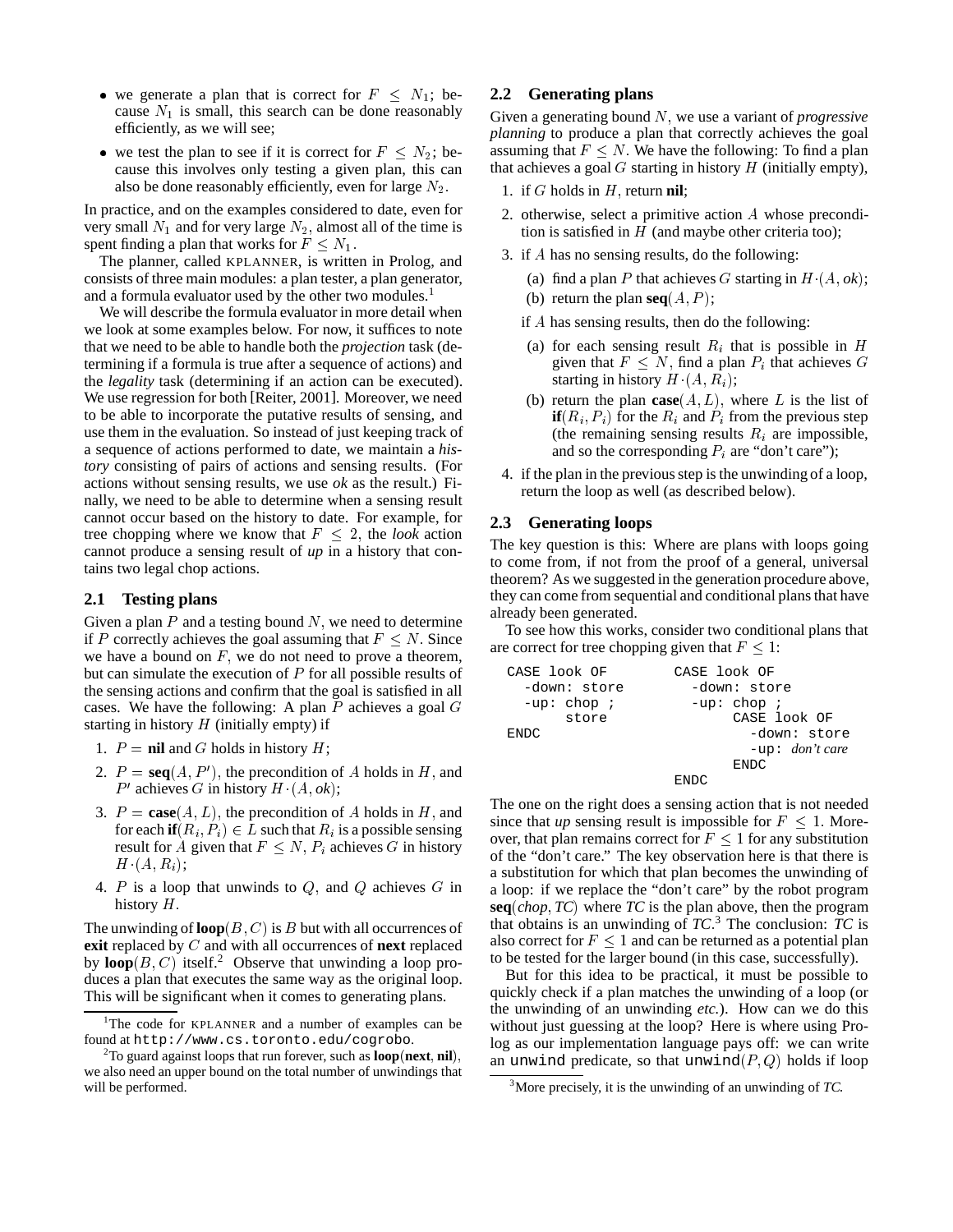```
% P is a loop that unwinds to Q.
unw(P,Q) :- P = loop(B,C), sub(B,P,C,Q).
  % sub(B,X,Y,Q) holds when Q is the result
  % of replacing in B each 'exit' by Y and
  % each 'next' by an unwinding of X
\texttt{sub}(\_,\_,\_,\mathbb{Q}) \ \coloneqq \ \texttt{var}(\mathbb{Q}) \ , \ \bot.sub(exit,X,Y,Q) :-not X=loop(exit, ), Q=Y.
sub(next,X,-,Q) :-not X=loop(next, ), unw(X,Q).
sub(seq(A,P),X,Y,seq(A,Q)) :-sub(P,X,Y,Q).
sub(case(A,U), X, Y, case(A,V)):-subl(U,X,Y,V).
sub(loop(G, P), X, Y, loop(G, Q)) :-sub(P,X,Y,Q).
sub1([],_,\_,[]).
subl([if(R,P)|U],X,Y,[if(R,Q)|V]) :-
         sub(P,X,Y,Q), subI(U,X,Y,V).
```
Figure 1: Prolog code for an unwind predicate

P unwinds to Q, but then call it by passing it a Q and having it return a  $P$ . Simplified code for doing this is in Figure 1. It is easy to confirm that when the  $Q$  is the conditional plan on the right above (with a Prolog variable as the "don't care"), the first <sup>P</sup> it returns is the desired iterative plan *TC*:

This method of generating loops has turned out to be significant. The alternative of enumerating all possible plans containing loops is not practical even for very small plans.

### **3 The planner in action**

We are now ready to consider KPLANNER in action on some problem specifications provided by the user. The representation we use is a variant of the one in INDIGOLOG [de Giacomo and Levesque, 1999; Sardina *et al.*, 2004] based on the situation calculus [McCarthy and Hayes, 1981; Reiter, 2001]. The user supplies the definition of nine predicates in Prolog, which we describe below.<sup>4</sup>

As in INDIGOLOG, all fluents in KPLANNER are functional. Unlike INDIGOLOG, fluents are interpreted *epistemically*, in that we take them to have more than one possible value, according to what is currently known [Vassos, 2004]. This allows us to reason about sensing without some of the disadvantages of possible worlds [Demolombe and Parra, 2000].

The predicates described below take as their arguments *conditions* which are logical formulas, closed under boolean operators and quantifiers. The atomic formulas are arbitrary Prolog goals, except that they may contain fluents. These are evaluated by replacing the fluents by their values and then calling Prolog on the result. We say that a formula is *possibly true* if the goal succeeds for some possible value of the fluents; the formula is *known to be true* if the goal succeeds for every possible value of the fluents.

The Prolog predicates defined by the user are (for action  $a$ , fluent f, sensing result r, condition c and arbitrary value  $v$ ):

- prim  $fluent(f)$ , declares f as fluent;
- prim action $(a, [r_1, \ldots, r_n])$ , declares a to have the  $r_i$  as possible sensing results; when  $n = 1$ , the action is considered to provide no sensing information;

```
prim_fluent(axe).
prim_fluent(tree).
prim_fluent(chops_max).
prim_action(chop,[ok]).
prim_action(look,[down,up]).
prim_action(store,[ok]).
poss(chop, and(axe=out, tree=up)).
poss(look,true).
poss(store,axe=out).
init(axe,out).
init(tree,up).
init(tree,down).
causes(store,axe,stored,true).
causes(chop, tree, down, true).
causes(chop,tree,up,true).
causes(chop,chops_max,X,X is chops_max-1).
settles(look,X,tree,X,true).
rejects(look,up,chops_max,0,true).
settles(look,down,chops_max,0,true).
parm_fluent(chops_max).
init_parm(generate,chops_max,1).
init_parm(test,chops_max,100).
```
Figure 2: A problem specification for tree chopping

- poss $(a, c)$ , c is the precondition for a;
- init( $f, v$ ), v is a possible initial value for  $f$ ;
- causes  $(a, r, f, v, c)$ , when c holds, a causes f to get value  $v$ ; more precisely, any  $v$  for which  $c$  is possible becomes a possible value of  $f$ ; (the r is optional)
- settles $(a, r, f, v, c)$ , when c is known, after doing a and getting result r,  $f$  is known to have value  $v$ ;
- rejects $(a, r, f, v, c)$ , when c is known, after doing a and getting result  $r$ ,  $f$  is known <u>not</u> to have value  $v$ .

The final two predicates are not part of the action theory, but are used to specify the planning parameter, and its possible values for generating and for testing:

- parm  $f$ luent $(f)$ , fluent f is the planning parameter;
- $\bullet$  init parm $(w, f, v)$ , where w is generate or test,  $v$  is a possible initial value for the planning parameter  $f$ .

### **3.1 The tree chopping example**

In its most direct formulation, we would formalize tree chopping using a fluent *chops needed* as the planning parameter. But then to handle a testing bound of 100 would require us to deal with 100 possible values for this fluent. Instead, it is sufficient to keep track of the maximum of these possible values, which we call *chops max*.

The full problem specification in this language for the tree chopping example is in Figure 2. Since it is not known whether the tree is up or down initially, there are two possible initial values for the *tree* fluent, and similarly after a *chop* action. (Actions like this are sometimes called *nondeterministic*

<sup>&</sup>lt;sup>4</sup>There are also directives to help control the search, which we do not describe further here.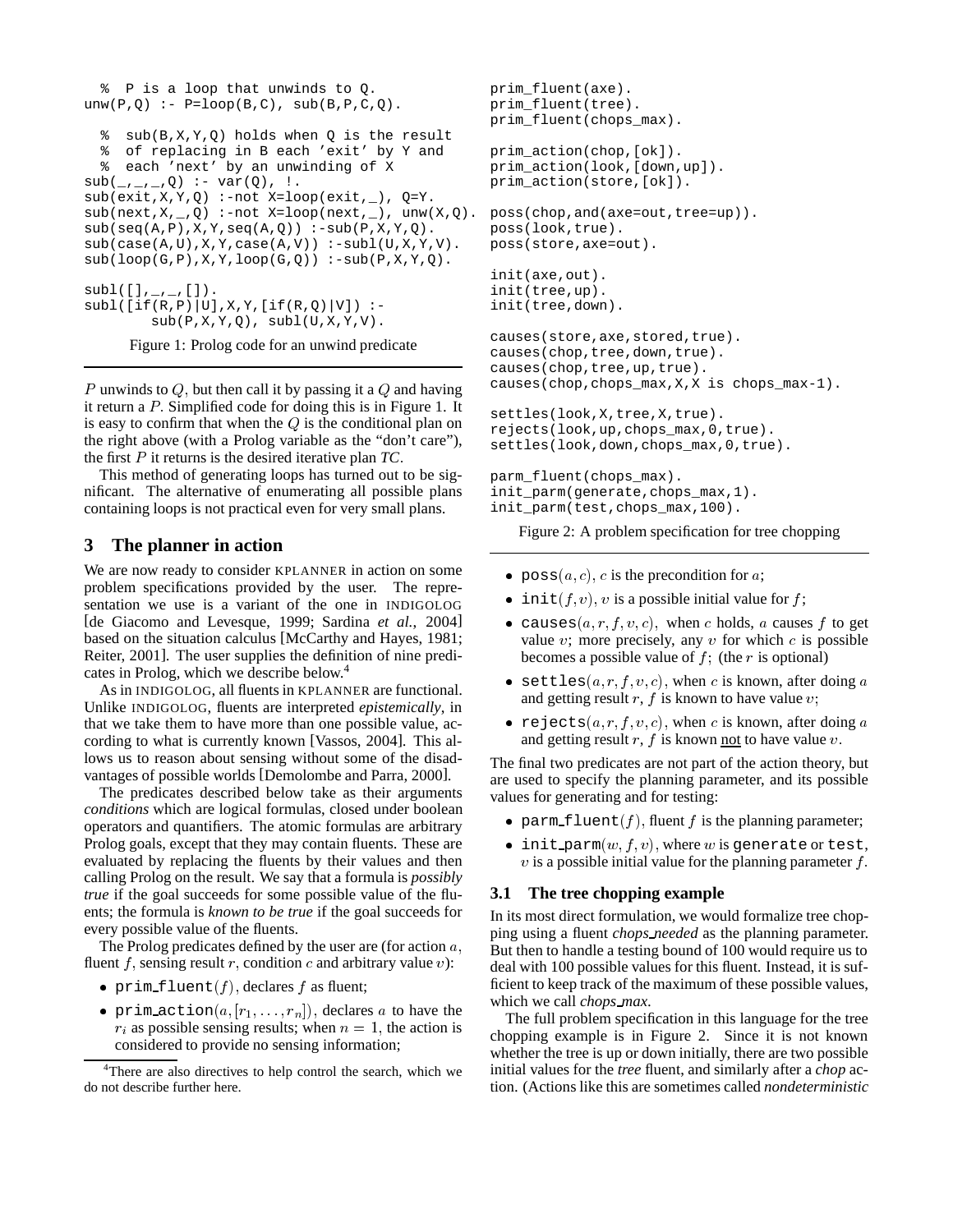```
prim_fluent(acc(N)) :- N=1 ; N=2.
prim_fluent(input). % the unknown fluent
prim_action(incr_acc(N),[ok]) :- N=1 ; N=2.
prim_action(test_acc(1),[same,diff]).
poss(incr_acc(_),true).
poss(test_acc(1),true).
causes(incr_acc(N), acc(N), V, V is acc(N)+1).
settles(test_acc(1), same, input, V, V=acc(1)).
rejects(test_acc(1),diff,input,V,V=acc(1)).
init(acc(\_),0).
parm_fluent(input).
init\_param(generate, input, V) :- V=1 : V=2.init\_param(test, input, V) :- V=1 ; V=2 ; V=3.Figure 3: A counting example
```
in the literature.) The *look* action is what settles its value. In addition, if *look* reports *up*, then *chops max* cannot be 0. So if we know that *chops max* is 0 (as a result of having performed some *chop* actions), the *up* result is impossible. We will show the output of a run of KPLANNER on the next example. For this one, suffice it to say that it finds *TC* in .11 seconds.<sup>5</sup>

### **3.2 A counting example**

We turn now to a very different example involving some simple counting. The problem is this: We have two accumulators and some unknown integer input k, where  $k > 0$ . The primitive actions are:  $\text{incr}\text{-}acc(n)$ , increment accumulator n (both start at 0); and  $test\_acc(1)$ , sense if the first accumulator has the same value as the input. The goal is to make the second accumulator have the value  $2k - 1$ .<sup>6</sup>

The complete problem specification is in Figure 3. There are three fluents,  $acc(1)$ ,  $acc(2)$ , and *input*, the last of which is the planning parameter. A run of KPLANNER with the output it produces is in Figure 4. KPLANNER works by iterative deepening, and there are numbers in the output to indicate the level. An 'x' indicates a generated plan that was sufficient for the generating bound, but that did not work for the testing bound (many of which were omitted from the figure). Note the multiplication in the goal. Nothing in the specification said anything about multiplication. Although progressive planning has serious disadvantages, one advantage it does have is that all we need to be able to do is test if a goal condition is satisfied; we do not need to reason about the goal in a more analytic way.

### **3.3 A searching example**

We now turn to a much more complex example, that of searching an unbounded binary tree for a target node.<sup>7</sup> More precisely the primitive actions are (1) *check node type*: sense

```
The goal: acc(2) is 2 * input - 10 1 2 3 4 5xx ... 6xx ... 7xx ...
A plan is found after 1.42 seconds.
-------------------------------------------
incr_acc(1) ;
LOOP
  CASE test_acc(1) OF
     -same: EXIT
     -diff:
        incr_acc(1) ;
        incr_acc(2) ;
        incr_acc(2) ;
        NEXT
  ENDC
ENDL ;
incr_acc(2)
```
Figure 4: Doing the arithmetic

if the current node is a target node, a non-target leaf node, or a non-target internal node (having left and right children); (2) *push down to* $(x)$ : go down from an internal node to the left or right, x; and (3) *pop up from*: return from a child node. A few moments thought should convince the reader that this problem cannot be solved without additional storage, and so we assume that *push down to* $(x)$  pushes the direction x onto an internal *stack*, and that *pop up from* pops the stack and produces the popped value as a sensing result.

The rest of the specification is too large to display here. We use a fluent *depth max* much like *chops max* so that we cannot get a node type of *internal* when *depth max* is 0.

But when do we know that we cannot get a node type of *leaf*? This is a bit trickier. The answer is: when there are no more nodes left to explore! For example, assuming we search left branches before right ones, then when we are on the rightmost branch of a tree, we can only get node types of *internal* or *target*. This is reflected in the following:

```
rejects(check_node_type,leaf,stack,S,
     all(x,member(x,S),last_dir(x))).
```
Getting a result of *leaf* rejects any stack of moves whose members are all for the last direction available. Without this constraint, the problem is insoluble; with it, we get the very nice plan shown in Figure 5. Note that KPLANNER generates a nested loop; we believe that this nesting is required here.

# **4 Discussion and related work**

Because of the loops, the three examples presented here are clearly beyond the scope of existing sequential and conditional planners. As far as we know, no planner based on fully automated theorem-proving can generate the three plans either. Two other camps not based on theorem-proving have considered an interesting special case of iterative planning, for what might be called *repeated attempt* problems.

First, with probabilities. Consider an action <sup>a</sup> that has a non-zero probability of making some  $G$  true. If we assume repetitions of a have independent outcomes, then an iterative plan like *TC* will achieve <sup>G</sup> with probability 1. This is just right for trying to pick up a block [Ngo and Haddawy, 1995] or to find a good egg [Bonet and Geffner, 2001]. However, independence is untenable for tree chopping, and it is not

<sup>&</sup>lt;sup>5</sup>All runs were done in Eclipse Prolog version 5.7 on a Mac G5 single 1.6GHz processor with 512MB memory.

<sup>&</sup>lt;sup>6</sup>This is an abstract variant of the problem of building two copies of a stack of coloured blocks.

 $7$ This can be thought of as a simplified version of searching for a file in a Unix directory of arbitrary depth.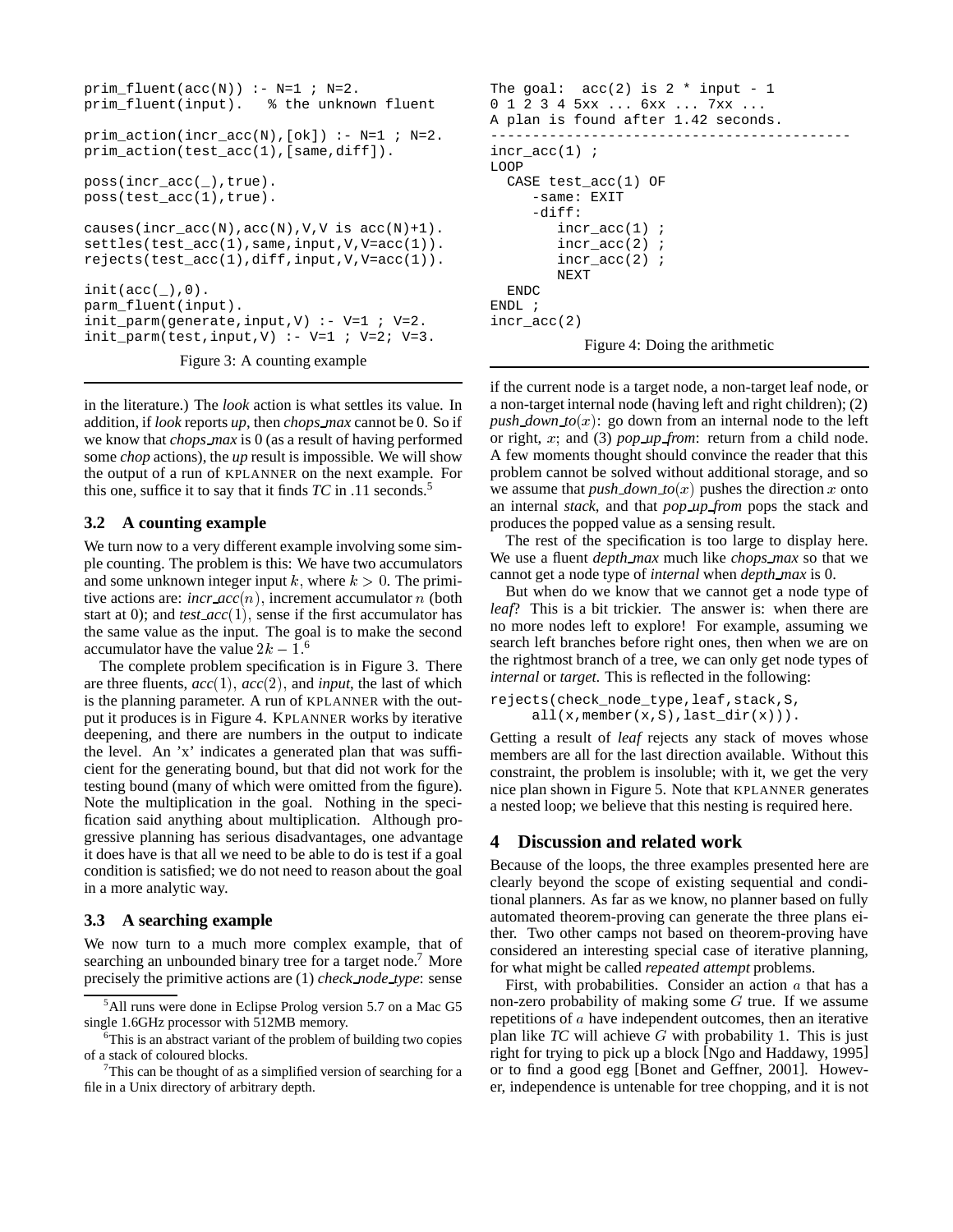```
The goal: current = target
0 1 2 3 4 5 6xxxxx
A plan is found after 0.07 seconds.
    -------------------------------------------
LOOP
  CASE check_node_type OF
     -target: EXIT
     -leaf:
        LOOP
          CASE pop_up_from OF
             -left: EXIT
              -right: NEXT
          ENDC
        ENDL ;
        push_down_to(right) ;
        NEXT
     -internal:
        push_down_to(left) ;
        NEXT
  ENDC
ENDL
           Figure 5: Searching a binary tree
```
clear what to replace it with. It is even less clear how to exploit probabilities in the counting or search examples above.

A related approach is the model-checking of [Cimatti *et al.*, 2003], where planning problems are cast as finite state systems. For tree chopping, if we are willing to ignore the planning parameter, this works out perfectly: they would get four states and generate (the equivalent of) *TC* almost instantly. However, without that information about the planning parameter, they are forced to conclude that there is no "strong" solution to the problem, only a "strong cyclic" one. Indeed they can never generate a strong solution when loops are required. The counting and search examples above, which depend on the planning parameter in a more direct way, would thus appear to be outside their scope as well.

KPLANNER has its own limitations, however. In particular, it does not scale at all well as the search space grows, even for seemingly easy problems. Consider the problem of getting some good eggs into a bowl [Bonet and Geffner, 2001]. For just one egg, we need a plan with a single loop like in Figure 6. To get three good eggs, we would need a plan consisting of three copies of this plan, strung together sequentially. Without an additional sensing action to tells us if we have enough good eggs, there is not a more compact solution. So with this we can force KPLANNER to generate long plans. And how well does it do? Here are some timing results:

| good eggs | (unwound) | backtracks | Number of Size of plan Number of Running time<br>in seconds |
|-----------|-----------|------------|-------------------------------------------------------------|
|           |           |            | .004                                                        |
|           |           |            | .02                                                         |
|           | 12        | 42         | 1.41                                                        |
|           | 15        | 702        | 1681.                                                       |
|           |           | 777777     | $>$ 3 weeks                                                 |

As is very clear, unless the search space can be limited in some way, *e.g.* by forward filtering [Bacchus and Kabanza, 2000], KPLANNER is practical only for small plans, in keep-

```
LOOP
  break_next_egg_into_dish ;
  CASE sniff_dish OF
     -good_egg: EXIT
     -bad_egg:
         discard_dish_contents ;
         NEXT
 ENDC
ENDL:
transfer dish contents to bowl
```
Figure 6: Getting one good egg into a bowl

ing with the cognitive robotics application sketched above. We might say that it is better suited for small but difficult problems than for large but easy ones. For example, it quickly finds a nice solution to the more general problem of getting an arbitrary number of good eggs in the bowl, where a second sensing action now determines when there are enough.

# **5 Towards a theory**

KPLANNER does a good job of synthesizing small plans with loops, but without a strong guarantee of correctness. While our approach has been to construct a plan in a way that does not require simultaneously proving its correctness, it would of course be very useful to know that the plans were nonetheless correct. Are there conditions under which a plan that works for values of the planning parameter  $F$  up to the testing bound will be guaranteed to work for *all* values of F? Without looking too hard for a free lunch, we can sketch a promising direction for further research.8

Let  $W(k, \sigma)$  stand for the proposition that if we start in any initial state where  $F = k$ , and we perform the action sequence  $\sigma$ , we end up in a goal state. Let us call a planning problem *simple* wrt action <sup>A</sup> if it satisfies the following:

- 1. Sensing can only tell us whether or not the initial value of <sup>F</sup> was equal to the number of <sup>A</sup> actions done so far.
- 2. If an action sequence is legal starting in one initial state but not in another, then at some point in the sequence, the sensing results would be different.
- 3. If  $W(k, \alpha \cdot \beta)$  and  $W(k+m, \alpha \cdot \sigma \cdot \beta)$  and  $W(k', \alpha \cdot \gamma)$ , where  $k' > k$ , then  $W(k' + m, \alpha \cdot \sigma \cdot \gamma)$ .

The last condition says that if it was sufficient to add  $\sigma$  in going from k to  $k + m$ , then that  $\sigma$  can also be used for any larger  $k'$ . This ensures that loops depend only on the  $F$ .

Both the tree chopping and the counting examples can be shown to be simple (wrt *chop* and *incr acc*(1) respectively). The search example, on the other hand, is nowhere near simple. We get the following theorem:

**Theorem 1** *Suppose we have a planning problem that is simple with respect to action* A; *and a robot program* <sup>P</sup> *that contains* N *occurrences of*A*. If* P *is a correct plan for all values of*  $F \leq N + 2$ , then P is correct for all values of F.

This theorem is proved by adapting ideas from the Pumping Lemma of classical automata theory. It suggests a variant

<sup>&</sup>lt;sup>8</sup>This is joint work with Patrick Dymond and independently with Giuseppe de Giacomo.